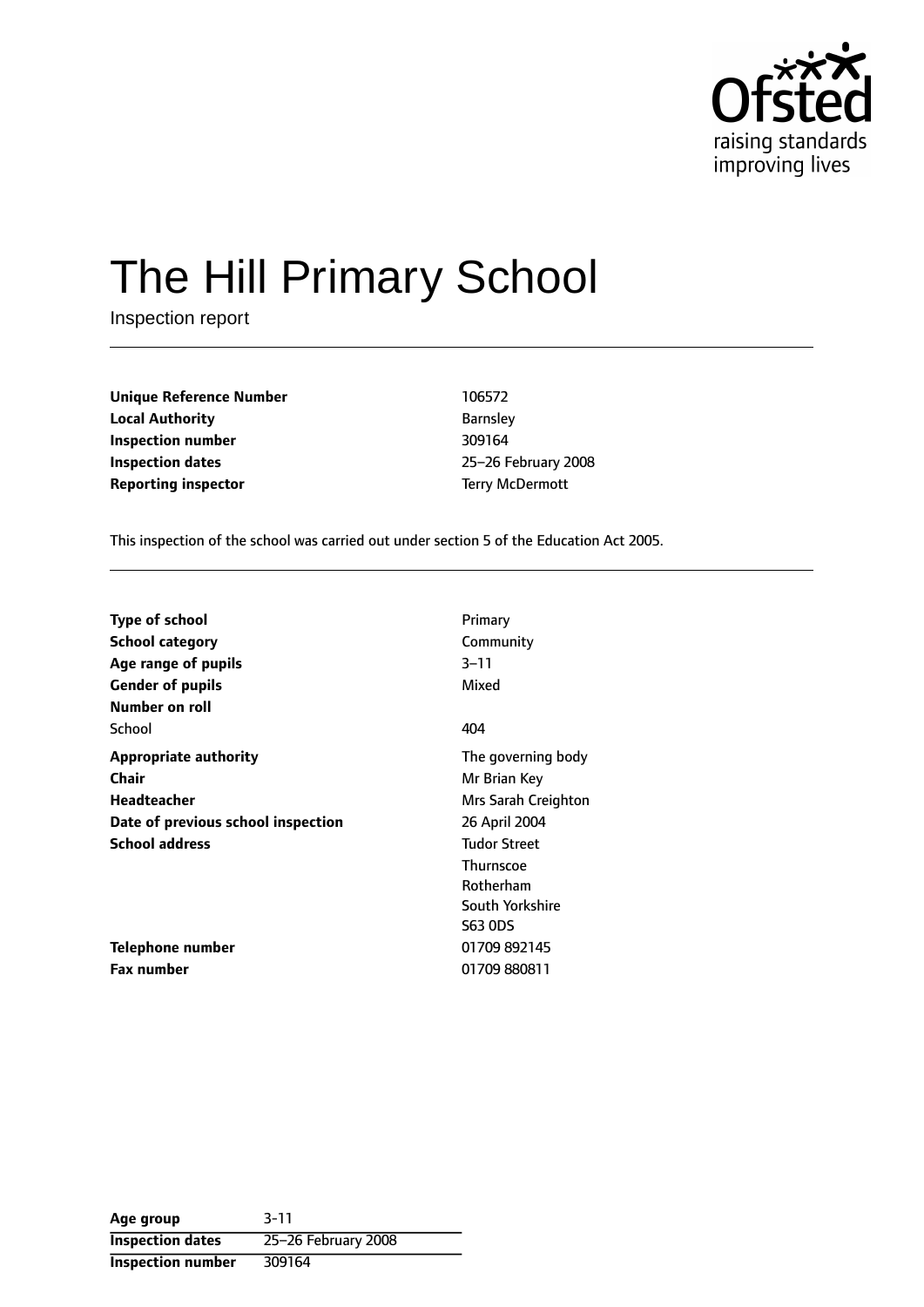.

© Crown copyright 2008

#### Website: www.ofsted.gov.uk

This document may be reproduced in whole or in part for non-commercial educational purposes, provided that the information quoted is reproduced without adaptation and the source and date of publication are stated.

Further copies of this report are obtainable from the school. Under the Education Act 2005, the school must provide a copy of this report free of charge to certain categories of people. A charge not exceeding the full cost of reproduction may be made for any other copies supplied.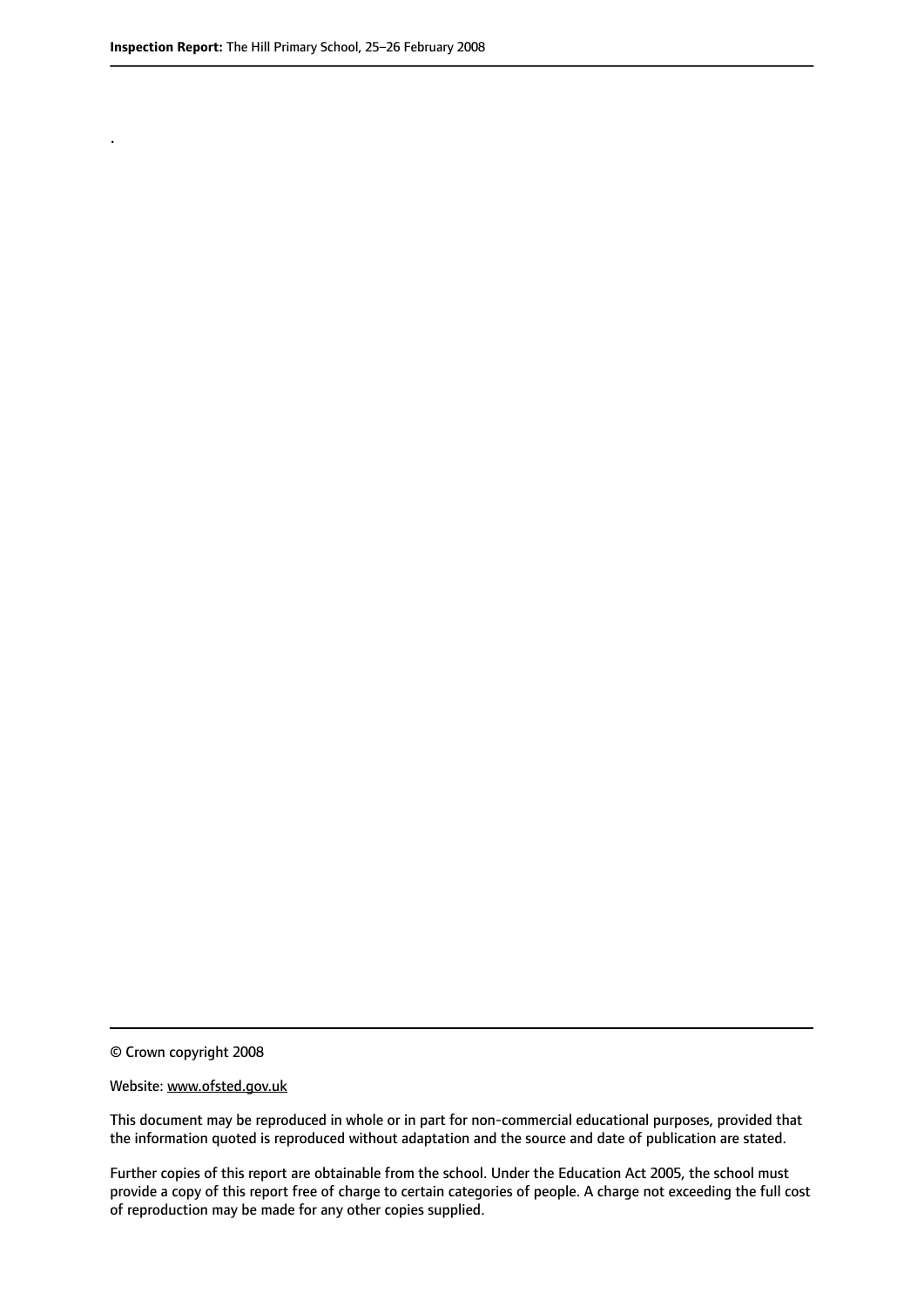# **Introduction**

The inspection was carried out by three Additional Inspectors.

#### **Description of the school**

This larger than average school serves the village of Thurnscoe, an area of significant social and economic disadvantage. The proportion of pupils entitled to free school meals is well above average. The proportions of pupils with learning difficulties and/or disabilities, and with a statement of special educational need, are well above average. The very large majority of pupils are from a White British background. No pupil is at the early stage of learning to speak English as an additional language. The school holds the Artsmark Gold Award and the Healthy Schools Silver Award. A new headteacher has been in post since September 2006.

#### **Key for inspection grades**

| Grade 1 | Outstanding  |
|---------|--------------|
| Grade 2 | Good         |
| Grade 3 | Satisfactory |
| Grade 4 | Inadequate   |
|         |              |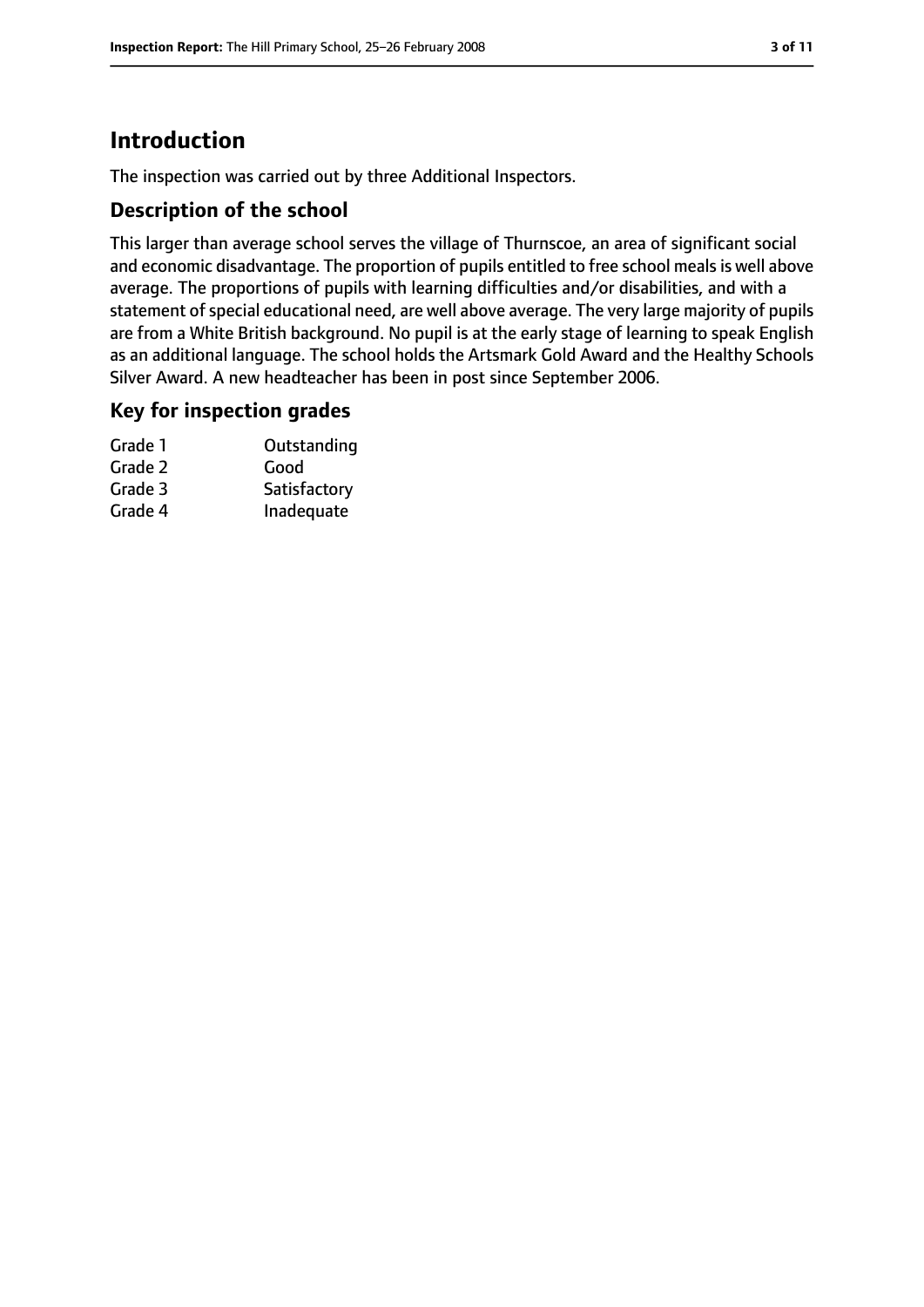# **Overall effectiveness of the school**

#### **Grade: 3**

This is a satisfactory and rapidly improving school. Pupils' achievement and the quality of teaching and learning are satisfactory. Some other aspects of the school's work are outstanding, namely the care, guidance and support provided for pupils; the partnerships with parents and professional agencies; and Foundation Stage provision.

Standards are below average but this represents satisfactory progress for pupils from their starting points. They begin Nursery with skills that are low when measured against those typical for their age. Over recent years, many pupils have started to make good progress during the Foundation Stage and into Key Stage 1. Older pupils have much more ground to make up and their standards are still below average, though the proportion making good progress is increasing.

Pupils' personal development, including their spiritual, moral, social and cultural development, is good. They show respect to their peers and to adults. They behave well, particularly in lessons, where most are able to work independently. They enjoy being in school because it safe and welcoming. The very strong drive to improve pupils' literacy and numeracy skills is preparing pupils soundly for the next stages of their education. Older pupils describe enthusiastically the improvements to the school over the last 18 months.

Although the quality of some teaching is outstanding, much is no better than satisfactory. All classrooms are bright and welcoming places where pupils like to be. Lesson plans are readily adapted to ensure that most pupils' work is at the right level for them. Teachers usually share with pupils what they want them to learn, to help provide an effective steer for their learning. The most significant weakness is in relation to the pace of learning which, in too many cases, is too slow. Marking is inconsistent across the school. Too often it does not give pupils the information they need to help them improve further.

Safeguarding procedures are robust and meet requirements. The quality of pastoral care is outstanding. Staff go to great lengths to help all pupils to feel happy and secure at school, particularly at the start of the day. Teachers and other adults know the children well and the large number of pupils who require additional pastoral support are very well served by conscientious and dedicated staff. Very effective procedures are in place for measuring and tracking pupils' progress. This is enabling teachers to set challenging targets for all pupils, which are often modified upwards when pupils do particularly well. Partnerships between the school and a wide range of support services and agencies are excellent.

Leadership and management are good overall and the leadership of the headteacher is outstanding. Senior leaders have very quickly succeeded in their aim to get everyone involved in taking responsibility for every aspect of the school's performance and its improvement. Staff feel confident and their morale is high because they are provided with good training and support to carry out their new roles and responsibilities. Understandably, development planning has had to focus on improving major whole-school issues from a very low starting point. The monitoring of teaching and learning provides a secure overview of the quality of provision, but the focus of this work is not always sufficiently sharp in clearly identifying specific strengths and weaknesses. School self-evaluation is largely accurate, if a little modest in some areas. The school has good capacity to improve.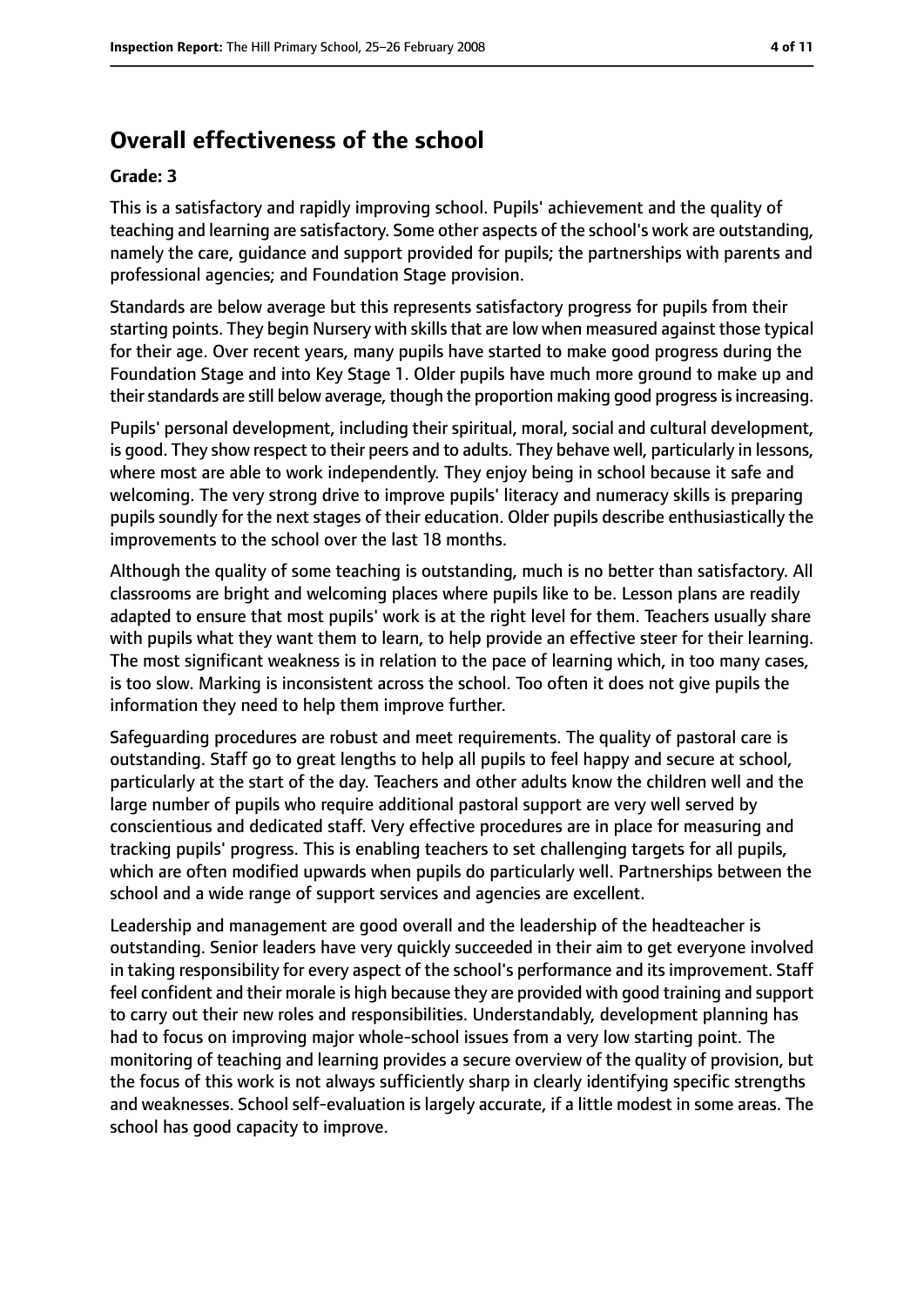## **Effectiveness of the Foundation Stage**

#### **Grade: 1**

Provision in the Foundation Stage is outstanding. Children are exceptionally well supported in a very attractive and stimulating learning environment, boosted recently by the creation of a superb outdoor activity area. When they join the Nursery, most children display skills that are very low for their age. Staff work extremely hard to try to move children forward in their learning, by planning well focused activities which place an emphasis on social and emotional development. As a result, children enjoy what they do, develop positive attitudes towards learning and make good progress. Staff rightly regard the development of speaking and listening skills as a high priority because many children's communication skills are so weak. An intensive language and literacy programme is addressing this very effectively. The calm atmosphere, approachable staff and supportive relationships with parents all help the children to feel settled and secure at school. Effective teamwork in developing a high quality practical and exciting curriculum and close checking on progress has led to significant improvement. This has resulted in a significant rise in standards from 2006, although these have yet to meet national averages at the start of Year 1.

## **What the school should do to improve further**

- Raise standards in English, mathematics and science throughout the school.
- Improve the quality of teaching so that it is all at least good, particularly in relation to the pace of learning and the quality of information provided to pupils about how to improve their work.
- Sharpen the monitoring of teaching and learning so that strengths and weaknesses are more clearly understood.

A small proportion of the schools whose overall effectiveness is judged satisfactory but which have areas of underperformance will receive a monitoring visit by an Ofsted inspector before their next section 5 inspection.

# **Achievement and standards**

#### **Grade: 3**

Achievement is satisfactory overall. Standards are below average.

In 2007, accurate and reliable teacher assessments at the end of Key Stage 1 showed that standards were lower than average. In the national tests at the end of Key Stage 2 in 2007, standards in all subjects were also below average, though showing a significant improvement on previous years. Convincing inspection evidence shows that standards are rising throughout the school, though they are still not high enough. Standards are rising proportionately faster for younger pupils, because they do not have to carry the added burden of several years of inadequate progress, which older pupils have to manage. Many pupils are making good progress, particularly in numeracy and literacy. No group of pupils underachieves significantly.

# **Personal development and well-being**

#### **Grade: 2**

Pupils say they enjoy coming to school and feel quite safe. This is because effective personal and social education lies at the heart of the school's work. They say that bullying is uncommon and is quickly and fairly dealt with when it does occur. Pupils have a positive approach to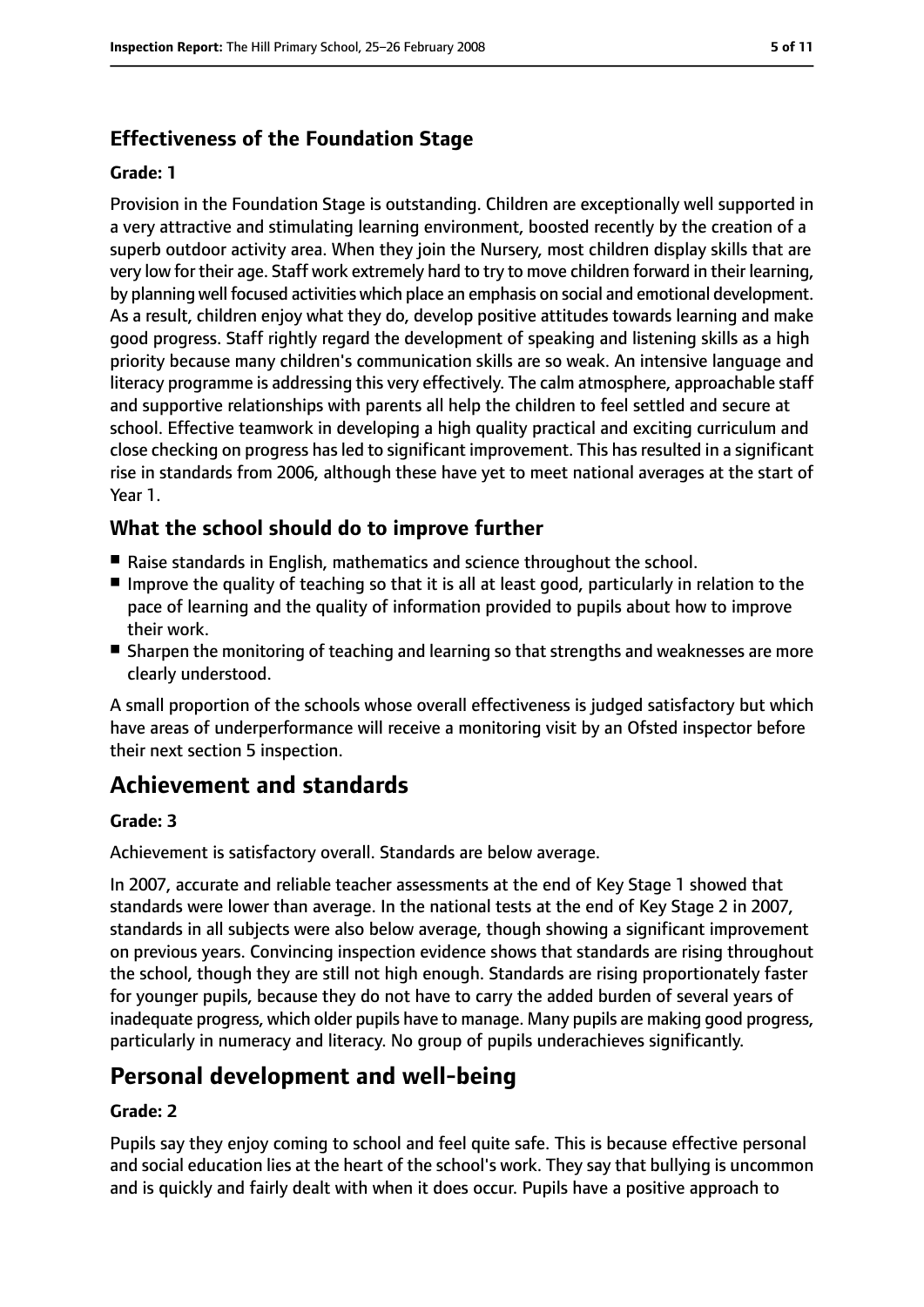learning and appreciate the new theme-based curriculum and range of educational visits. Apart from a small minority, most pupils' attendance and punctuality is satisfactory. They report that 'The school is getting better and better', and that 'It's the best school around here'. Pupils understand the need for healthy lifestyles and are aware that diet and exercise are key factors; the healthy tuck shop does good business and the school is meeting the physical education time recommendations. There is an enthusiastic school council, the role of which is starting to develop. These pupils are pleased to have been involved in putting suggestions forward on a number of issues, such as the need for new windows, conducting a healthy eating survey and proposing some charity fund-raising ideas. There is good take up of after-school and lunchtime activities, such as football, drama and band practices.

# **Quality of provision**

#### **Teaching and learning**

#### **Grade: 3**

The quality of teaching and learning is satisfactory. All lessons are characterised by secure and very positive relationships, high expectations that pupils will behave well and work hard, and the good use of encouragement and praise to build confidence and raise self-esteem. In the best lessons time is used to good effect, a wide range of resources is used very well to facilitate understanding, and demanding and relevant tasks bring learning to life. Pupilsfind their learning experiences interesting, challenging and sometimes exciting. As a result, in these lessons they make good progress. Teaching assistants contribute well to pupils' progress, especially those with learning difficulties and/or disabilities. In other lessons, pupils are not clear about what they are going to learn and the pace of work and learning drops. The timing of these lessons sometimes goes awry and pupils have too little opportunity to practise new learning or consider what they have learnt. The marking of pupils' work is inconsistent. It usually acknowledges success but does not always tell pupils what they have to do next to get better.

## **Curriculum and other activities**

#### **Grade: 2**

The school's innovative curriculum is creative, inclusive and provides enjoyment through its variety. It meets the needs of pupils very well. As a result, pupils steadily develop skills, knowledge and understanding as they move through the school. Boundaries between subjects are disappearing and pupils can see how learning in one area can transfer into another. This has made learning more relevant, interesting and exciting. Reading and the development of vocabulary work are consistent, high profile and increasingly successful in helping to drive up standards in literacy. Colourful displays of pupils' own work help stimulate their imagination and build pride in learning. However, pupils do not always receive enough sustained writing opportunities and information and communication technology (ICT) is not yet used to its best possible effect. Visits and visitors add greatly to pupils' enjoyment, help bring learning to life and broaden pupils' horizons. Pupils benefit from a good range of clubs, such as in sport, drama and music. As well as adding to their enjoyment of learning, these rich experiences help to develop healthy and varied lifestyles.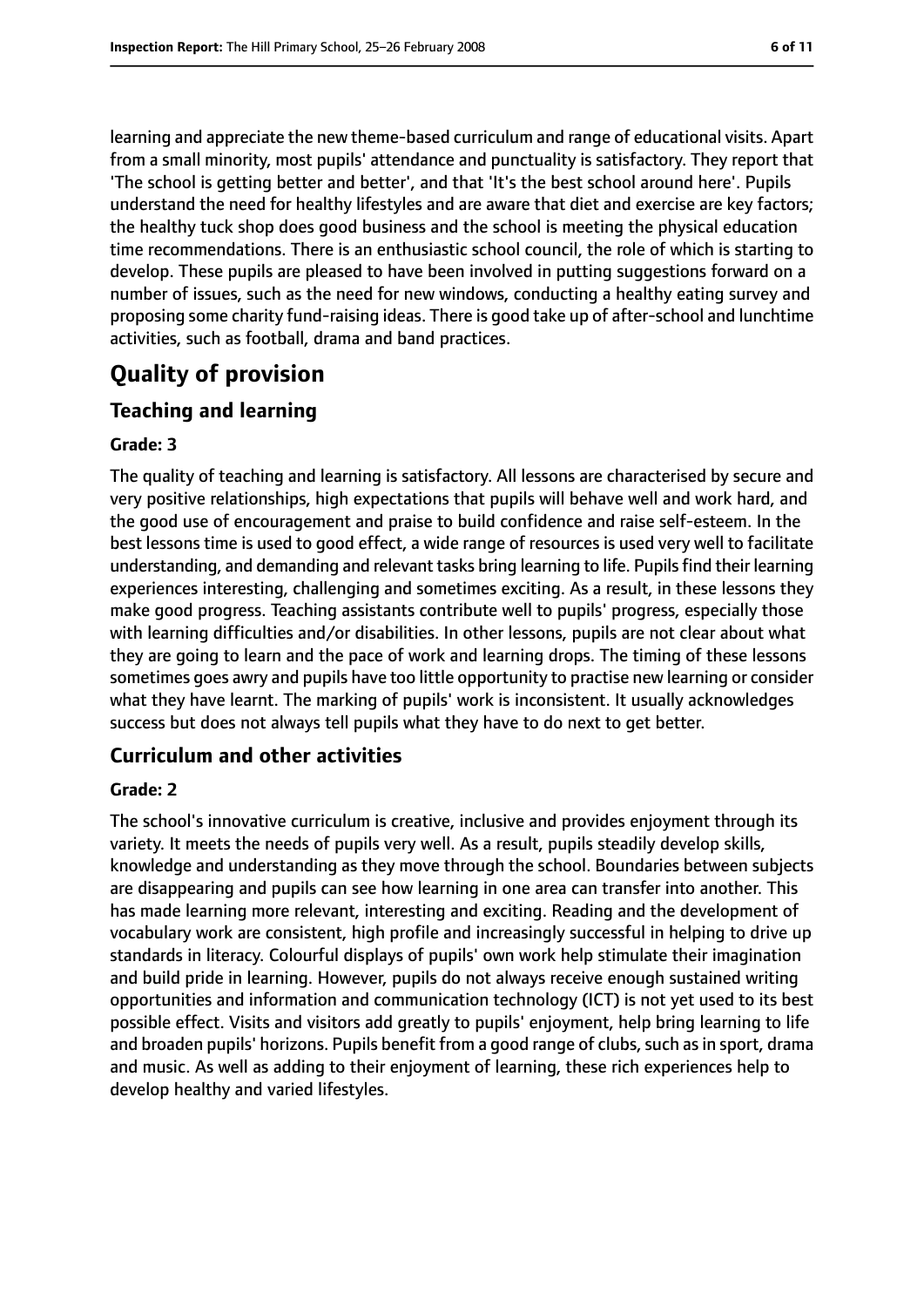#### **Care, guidance and support**

#### **Grade: 1**

The care provided for pupils is exemplary. Safeguarding arrangements are in place. Due attention is paid to health and safety requirements. Pupils are encouraged to speak to the learning mentor and other adults if they have worries or concerns about home or school issues. There is very little evidence of any racism but the school is active in promoting tolerance and understanding of race and culture. One parent, expressing a typical view, reported that 'The school is very good at tackling racism'. The school works well with parents and helps them to understand expectations surrounding learning, attendance and behaviour. Parents speak highly of the school and have confidence in the headteacher and staff. A typical comment is, 'This school has improved a lot in its teaching and in how well we are informed' . All pupils are helped to achieve their challenging academic targets because of the effectiveness of the school's system for measuring and tracking pupils performance, particularly in numeracy and literacy. Pupils who have learning difficulties and/or disabilities receive very high quality additional support and their progress is communicated regularly to parents. The school works very effectively with a large number of other agencies to address the additional needs of a large number of these pupils, helping them to make sound progress.

#### **Leadership and management**

#### **Grade: 2**

The clear vision, unyielding determination and inspiration of the headteacher pervade the school. She has taken decisive action to quickly eradicate areas of significant weaknesses. She has raised the aspirations and ambitions of staff and pupils alike through her relentless challenge and high expectation. Pupils, parents and professional agencies agree that the school has been transformed in a short space of time. The school has a new team of enthusiastic and knowledgeable middle leaders who are, with growing confidence, taking on increasing responsibility for monitoring and evaluating their own areas of work. There is a very clear commitment throughout the school to meeting the needs of all pupils and to providing secure foundations for their learning. The school's development planning process does not have a sharp enough focus on monitoring closely the quality of learning in specific areas (such as spelling or calculating) and assuring the quality and consistency of aspects of teaching (such as marking). The governing body is well informed, active in the school and the local community and acts as a true critical friend to the school. The school has moved on a long way since its last inspection.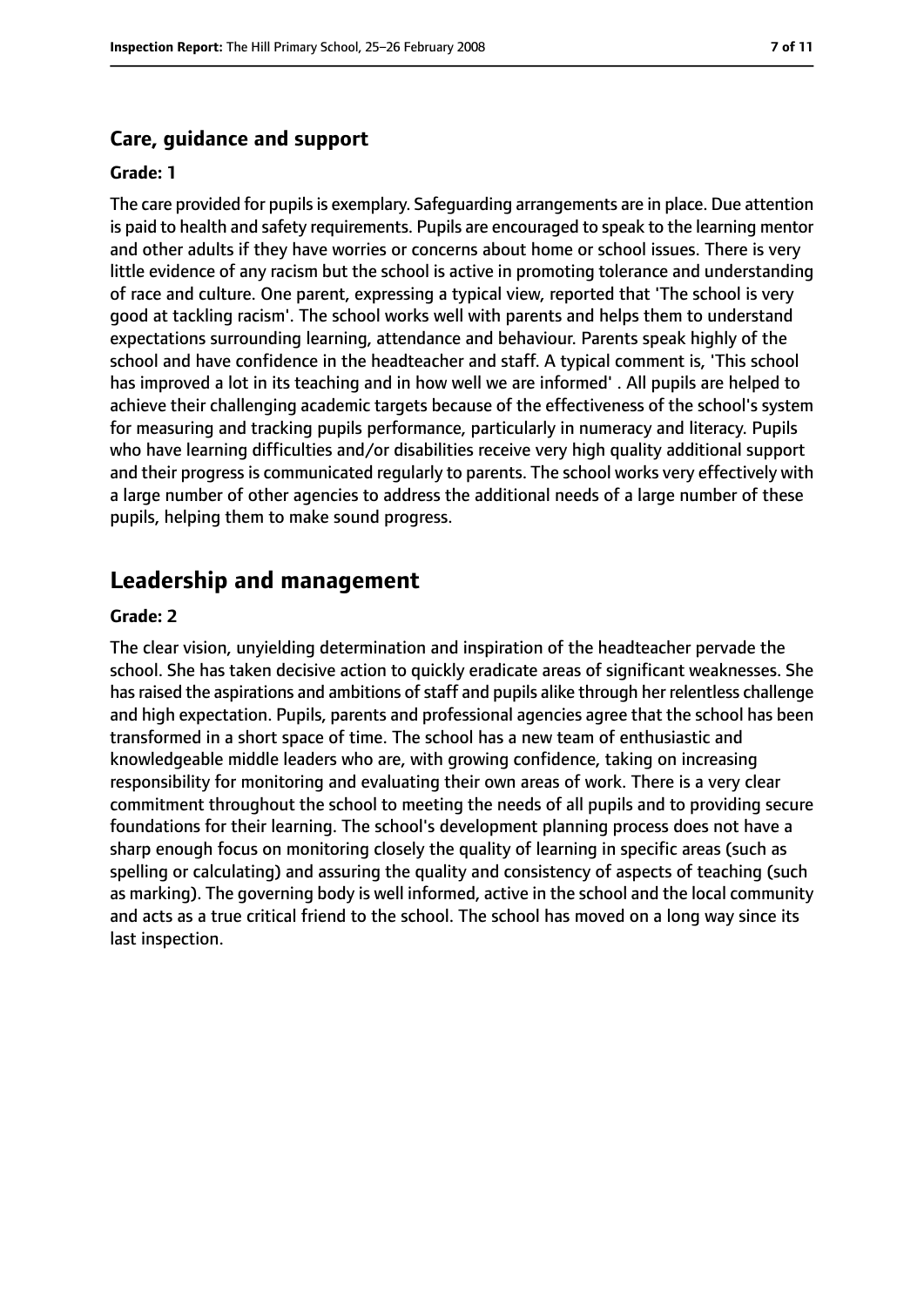**Any complaints about the inspection or the report should be made following the procedures set out in the guidance 'Complaints about school inspection', which is available from Ofsted's website: www.ofsted.gov.uk.**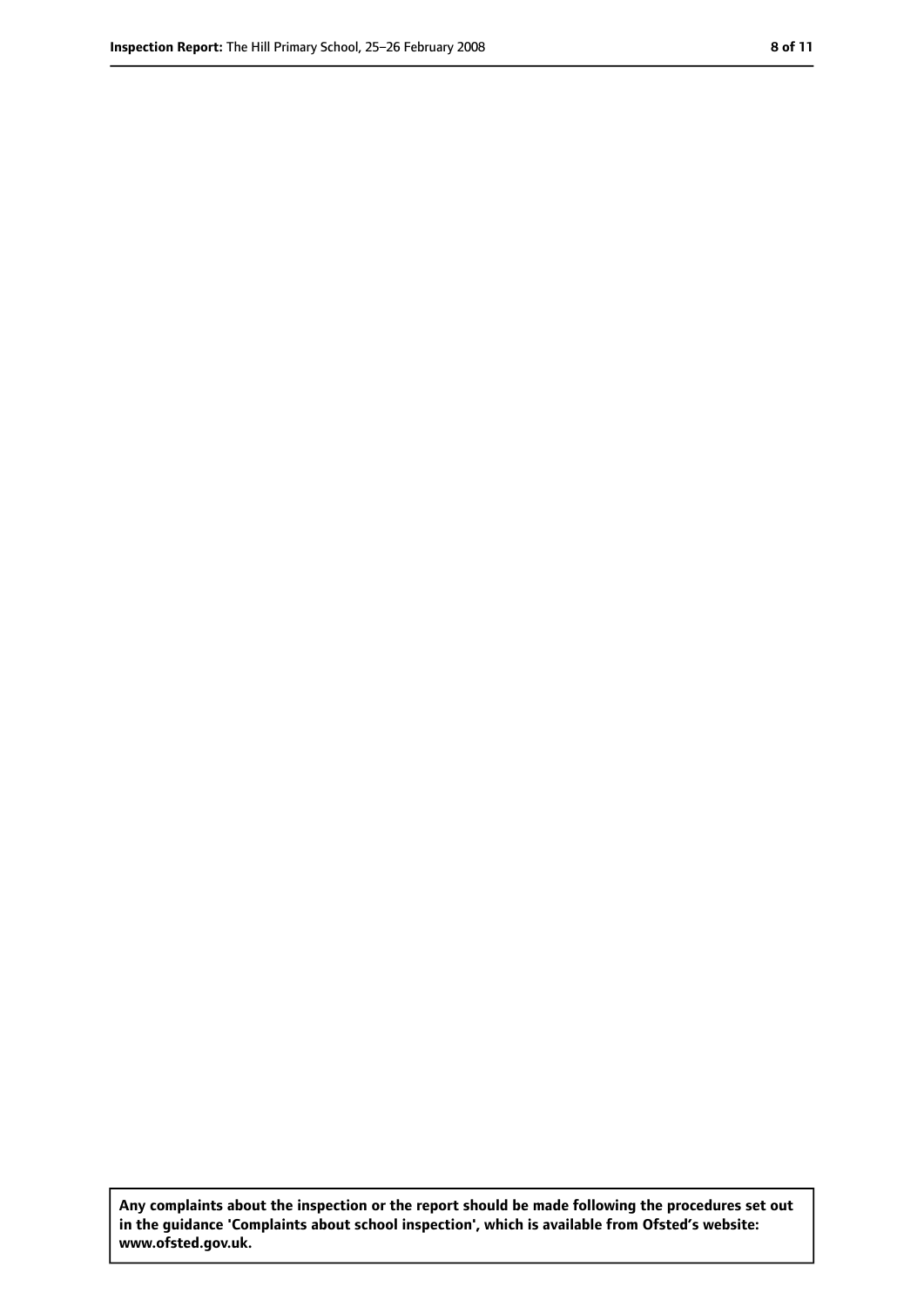#### **Annex A**

# **Inspection judgements**

| $^{\backprime}$ Key to judgements: grade 1 is outstanding, grade 2 good, grade 3 satisfactory, and | School         |
|----------------------------------------------------------------------------------------------------|----------------|
| arade 4 inadeguate                                                                                 | <b>Overall</b> |

## **Overall effectiveness**

| How effective, efficient and inclusive is the provision of education, integrated<br>care and any extended services in meeting the needs of learners? |     |
|------------------------------------------------------------------------------------------------------------------------------------------------------|-----|
| Effective steps have been taken to promote improvement since the last<br>inspection                                                                  | Yes |
| How well does the school work in partnership with others to promote learners'<br>well-being?                                                         |     |
| The effectiveness of the Foundation Stage                                                                                                            |     |
| The capacity to make any necessary improvements                                                                                                      |     |

#### **Achievement and standards**

| How well do learners achieve?                                                                               |  |
|-------------------------------------------------------------------------------------------------------------|--|
| The standards <sup>1</sup> reached by learners                                                              |  |
| How well learners make progress, taking account of any significant variations between<br>groups of learners |  |
| How well learners with learning difficulties and disabilities make progress                                 |  |

## **Personal development and well-being**

| How good is the overall personal development and well-being of the<br>learners?                                  |  |
|------------------------------------------------------------------------------------------------------------------|--|
| The extent of learners' spiritual, moral, social and cultural development                                        |  |
| The extent to which learners adopt healthy lifestyles                                                            |  |
| The extent to which learners adopt safe practices                                                                |  |
| How well learners enjoy their education                                                                          |  |
| The attendance of learners                                                                                       |  |
| The behaviour of learners                                                                                        |  |
| The extent to which learners make a positive contribution to the community                                       |  |
| How well learners develop workplace and other skills that will contribute to<br>their future economic well-being |  |

## **The quality of provision**

| How effective are teaching and learning in meeting the full range of the<br>learners' needs?          |  |
|-------------------------------------------------------------------------------------------------------|--|
| How well do the curriculum and other activities meet the range of needs<br>and interests of learners? |  |
| How well are learners cared for, guided and supported?                                                |  |

 $^1$  Grade 1 - Exceptionally and consistently high; Grade 2 - Generally above average with none significantly below average; Grade 3 - Broadly average to below average; Grade 4 - Exceptionally low.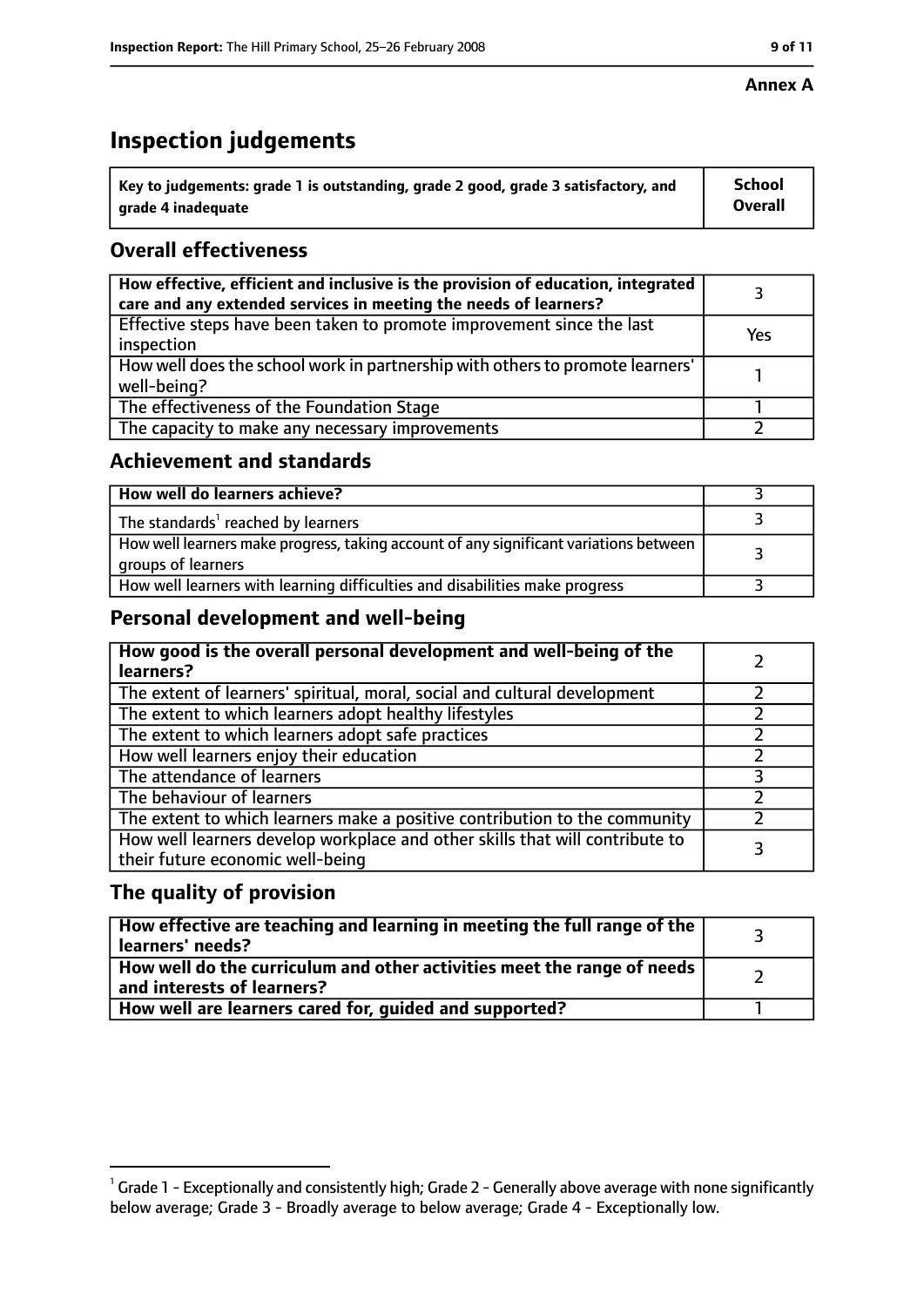# **Leadership and management**

| How effective are leadership and management in raising achievement<br>and supporting all learners?                                              |     |
|-------------------------------------------------------------------------------------------------------------------------------------------------|-----|
| How effectively leaders and managers at all levels set clear direction leading<br>to improvement and promote high quality of care and education |     |
| How effectively leaders and managers use challenging targets to raise standards                                                                 |     |
| The effectiveness of the school's self-evaluation                                                                                               |     |
| How well equality of opportunity is promoted and discrimination tackled so<br>that all learners achieve as well as they can                     |     |
| How effectively and efficiently resources, including staff, are deployed to<br>achieve value for money                                          |     |
| The extent to which governors and other supervisory boards discharge their<br>responsibilities                                                  |     |
| Do procedures for safequarding learners meet current government<br>requirements?                                                                | Yes |
| Does this school require special measures?                                                                                                      | No  |
| Does this school require a notice to improve?                                                                                                   | No  |